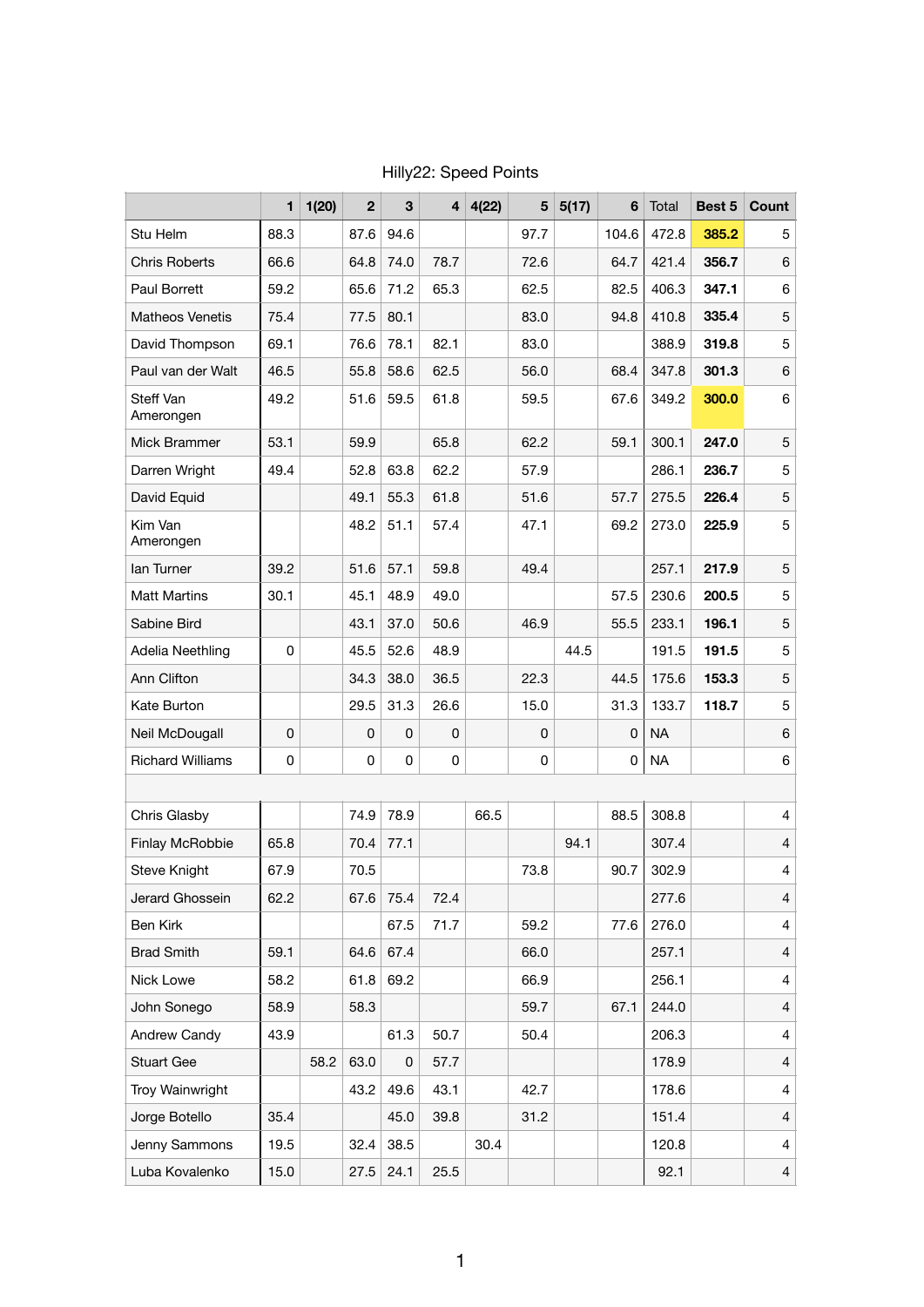|                            | 1    | 1(20) | $\mathbf 2$ | 3    | 4 <sup>1</sup> | 4(22) | 5     | 5(17) | 6    | Total | Best 5 | Count          |
|----------------------------|------|-------|-------------|------|----------------|-------|-------|-------|------|-------|--------|----------------|
| Matt Burton                |      |       | 98.8        | 98.3 | 106.0          |       |       |       |      | 303.1 |        | 3              |
| Mark Radziejewski          |      |       | 74.8        | 77.6 | 89.5           |       |       |       |      | 241.9 |        | 3              |
| <b>Robert Hurst</b>        | 76.2 |       | 81.4        | 83.7 |                |       |       |       |      | 241.3 |        | 3              |
| <b>Stuart Murray</b>       | 59.6 |       | 66.0        | 69.7 |                |       |       |       |      | 195.3 |        | 3              |
| Alan Nicholls              |      |       |             | 59.7 | 59.3           |       |       |       | 68.9 | 187.9 |        | 3              |
| <b>Steve Oates</b>         |      |       | 50.7        |      | 48.0           |       |       |       | 70.3 | 169.0 |        | 3              |
| <b>Rom Phillips</b>        |      |       | 49.9        |      |                |       | 51.1  |       | 55.6 | 156.6 |        | 3              |
| Peter Vaughan              |      |       | 24.0        | 26.4 |                |       |       | 15.6  |      | 66.0  |        | 3              |
| lan Davies                 | 15.0 |       |             |      |                | 21.2  |       |       | 15.0 | 51.2  |        | 3              |
| Jarred Anderson            | 81.0 |       |             |      |                |       | 101.9 |       |      | 182.9 |        | $\overline{c}$ |
| Adam Ralph                 |      |       | 63.3        |      |                |       | 58.1  |       |      | 121.4 |        | $\overline{c}$ |
| Anthony Trovato            |      |       | 50.9        |      |                |       | 54.0  |       |      | 104.9 |        | $\overline{c}$ |
| Marion Mundt               |      |       |             |      |                |       | 36.0  |       | 67.1 | 103.1 |        | $\overline{c}$ |
| Wanda Jansen Van<br>Vuuren | 44.2 |       |             | 57.1 |                |       |       |       |      | 101.3 |        | $\overline{c}$ |
| Greg Perry                 |      |       |             | 50.1 | 48.2           |       |       |       |      | 98.3  |        | $\overline{c}$ |
| John Healy                 | 34.7 |       |             |      |                |       |       | 54.5  |      | 89.2  |        | $\overline{c}$ |
| Alison Ramm                |      |       |             | 45.0 | 36.9           |       |       |       |      | 81.9  |        | $\overline{c}$ |
| Don McCracken              | 34.6 |       | 40.5        |      |                |       |       |       |      | 75.1  |        | $\overline{c}$ |
| Kirstie Robson             |      |       | 42.0        |      |                |       | 31.7  |       |      | 73.7  |        | $\overline{c}$ |
| Adam Scott                 |      |       |             |      |                | 30.5  |       | 23.7  |      | 54.2  |        | $\overline{c}$ |
| Marcel Weijers             |      |       | 25.2        |      | 26.4           |       |       |       |      | 51.6  |        | $\overline{c}$ |
| Julie de Jong              |      |       | 24.9        |      | 21.3           |       |       |       |      | 46.2  |        | $\overline{c}$ |
| Michael Freiberg           |      |       | 99.7        |      |                |       |       |       |      | 99.7  |        | 1              |
| <b>Matthew Connan</b>      | 71.4 |       |             |      |                |       |       |       |      | 71.4  |        | $\mathbf{1}$   |
| David Sofield              |      |       |             | 68.5 |                |       |       |       |      | 68.5  |        | $\mathbf{1}$   |
| <b>Brent McPherson</b>     |      |       |             | 58.4 |                |       |       |       |      | 58.4  |        | $\mathbf{1}$   |
| Jason Walsh                |      |       | 58.3        |      |                |       |       |       |      | 58.3  |        | $\mathbf{1}$   |
| Shane Boladeras            |      |       |             | 56.4 |                |       |       |       |      | 56.4  |        | $\mathbf{1}$   |
| Eric Simillion             |      |       | 54.2        |      |                |       |       |       |      | 54.2  |        | $\mathbf{1}$   |
| Colin Rose                 |      |       |             |      |                |       | 52.8  |       |      | 52.8  |        | $\mathbf{1}$   |
| Sofia Erhard               | 46.6 |       |             |      |                |       |       |       |      | 46.6  |        | $\mathbf{1}$   |
| <b>Stuart King</b>         |      |       |             |      |                |       |       |       | 44.4 | 44.4  |        | $\mathbf{1}$   |
| Karl McIntyre              |      |       |             | 42.5 |                |       |       |       |      | 42.5  |        | $\mathbf{1}$   |
| Annie Bramley              |      |       |             |      |                |       |       |       | 38.6 | 38.6  |        | $\mathbf{1}$   |
| Fraser McRobbie            |      |       |             |      |                |       |       | 37.3  |      | 37.3  |        | 1              |
| <b>Rick Churchill</b>      | 29.5 |       |             |      |                |       |       |       |      | 29.5  |        | $\mathbf{1}$   |
| Lorraine<br>MacLennan      |      |       | 28.9        |      |                |       |       |       |      | 28.9  |        | $\mathbf{1}$   |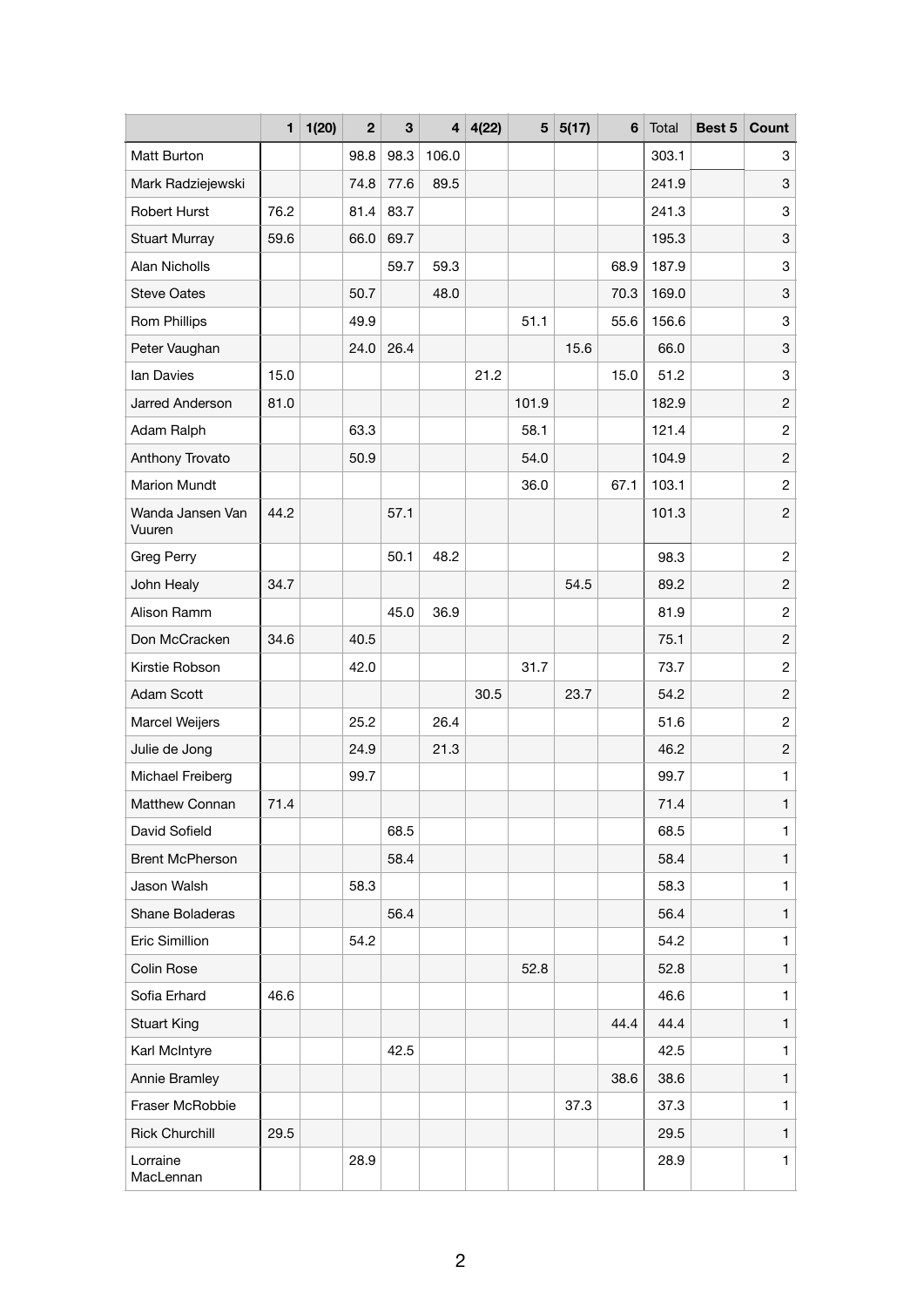|                         | 1    | 1(20) | $\mathbf{2}$ | 3           | 4    | 4(22) | 5    | 5(17) | 6    | Total     | Best 5 | Count |
|-------------------------|------|-------|--------------|-------------|------|-------|------|-------|------|-----------|--------|-------|
| Stu Helm                | 91.4 |       | 89.2         | 82.5        |      |       | 90.5 |       | 91.1 | 444.7     | 444.7  | 5     |
| <b>Matheos Venetis</b>  | 84.5 |       | 84.9         | 75.4        |      |       | 81.4 |       | 88.4 | 414.6     | 414.6  | 5     |
| <b>Chris Roberts</b>    | 77.0 |       | 72.5         | 71.8        | 80.8 |       | 74.3 |       | 64.8 | 441.2     | 376.4  | 6     |
| <b>Paul Borrett</b>     | 71.2 |       | 76.0         | 69.9        | 68.5 |       | 62.7 |       | 82.6 | 430.9     | 368.2  | 6     |
| David Thompson          | 70.8 |       | 77.3         | 67.0        | 74.4 |       | 73.8 |       |      | 363.3     | 363.3  | 5     |
| Steff Van<br>Amerongen  | 68.0 |       | 66.9         | 65.6        | 74.7 |       | 73.6 |       | 76.7 | 425.5     | 359.9  | 6     |
| Mick Brammer            | 64.7 |       | 71.4         |             | 71.6 |       | 64.5 |       | 62.3 | 334.5     | 334.5  | 5     |
| Paul van der Walt       | 59.3 |       | 67.9         | 60.0        | 71.1 |       | 61.4 |       | 72.9 | 392.6     | 333.3  | 6     |
| David Equid             |      |       | 60.5         | 56.1        | 70.6 |       | 52.7 |       | 62.1 | 302.0     | 302.0  | 5     |
| Darren Wright           | 54.5 |       | 59.4         | 59.5        | 62.0 |       | 51.6 |       |      | 287.0     | 287.0  | 5     |
| lan Turner              | 46.1 |       | 61.7         | 56.6        | 65.5 |       | 46.7 |       |      | 276.6     | 276.6  | 5     |
| Sabine Bird             |      |       | 54.1         | 30.0        | 57.9 |       | 46.8 |       | 60.4 | 249.2     | 249.2  | 5     |
| Kim Van<br>Amerongen    |      |       | 47.2         | 39.1        | 51.3 |       | 30.1 |       | 65.0 | 232.7     | 232.7  | 5     |
| Ann Clifton             |      |       | 50.6         | 43.3        | 51.8 |       | 21.1 |       | 56.7 | 223.5     | 223.5  | 5     |
| Adelia Neethling        | 0    |       | 60.7         | 57.2        | 60.9 |       |      | 41.3  |      | 220.1     | 220.1  | 5     |
| <b>Matt Martins</b>     | 15.0 |       | 41.2         | 33.2        | 39.1 |       |      |       | 50.3 | 178.8     | 178.8  | 5     |
| Kate Burton             |      |       | 32.4         | 23.2        | 26.8 |       | 15.0 |       | 30.0 | 127.4     | 127.4  | 5     |
| Neil McDougall          | 0    |       | 0            | $\mathbf 0$ | 0    |       | 0    |       | 0    | <b>NA</b> |        | 6     |
| <b>Richard Williams</b> | 0    |       | 0            | 0           | 0    |       | 0    |       | 0    | <b>NA</b> |        | 6     |
|                         |      |       |              |             |      |       |      |       |      |           |        |       |
| Steve Knight            | 85.0 |       | 84.8         |             |      |       | 84.6 |       | 91.4 | 345.8     |        | 4     |
| Chris Glasby            |      |       | 85.5         | 78.2        |      | 68.8  |      |       | 86.2 | 318.7     |        | 4     |
| Jerard Ghossein         | 72.5 |       | 76.6         | 73.1        | 74.7 |       |      |       |      | 296.9     |        | 4     |
| Matt Burton             |      |       | 98.6         | 85.7        | 95.9 |       |      |       |      | 280.2     |        | 3     |
| Ben Kirk                |      |       |              | 57.6        | 67.0 |       | 45.3 |       | 72.5 | 242.4     |        | 4     |
| John Sonego             | 63.8 |       | 62.3         |             |      |       | 51.5 |       | 64.8 | 242.4     |        | 4     |
| Robert Hurst            | 81.0 |       | 85.4         | 75.7        |      |       |      |       |      | 242.1     |        | 3     |
| <b>Brad Smith</b>       | 59.9 |       | 66.9         | 57.5        |      |       | 55.7 |       |      | 240.0     |        | 4     |
| Nick Lowe               | 58.7 |       | 63.1         | 60.0        |      |       | 56.5 |       |      | 238.3     |        | 4     |
| Mark Radziejewski       |      |       | 76.2         | 66.7        | 81.1 |       |      |       |      | 224.0     |        | 3     |
| Alan Nicholls           |      |       |              | 63.3        | 70.2 |       |      |       | 75.1 | 208.6     |        | 3     |
| <b>Stuart Gee</b>       |      | 58.4  | 79.9         | 0           | 67.8 |       |      |       |      | 206.1     |        | 4     |
| Andrew Candy            | 48.2 |       |              | 59.3        | 51.4 |       | 44.9 |       |      | 203.8     |        | 4     |
| Jenny Sammons           | 42.0 |       | 56.6         | 53.7        |      | 51.4  |      |       |      | 203.7     |        | 4     |
| <b>Stuart Murray</b>    | 60.8 |       | 68.3         | 60.8        |      |       |      |       |      | 189.9     |        | 3     |